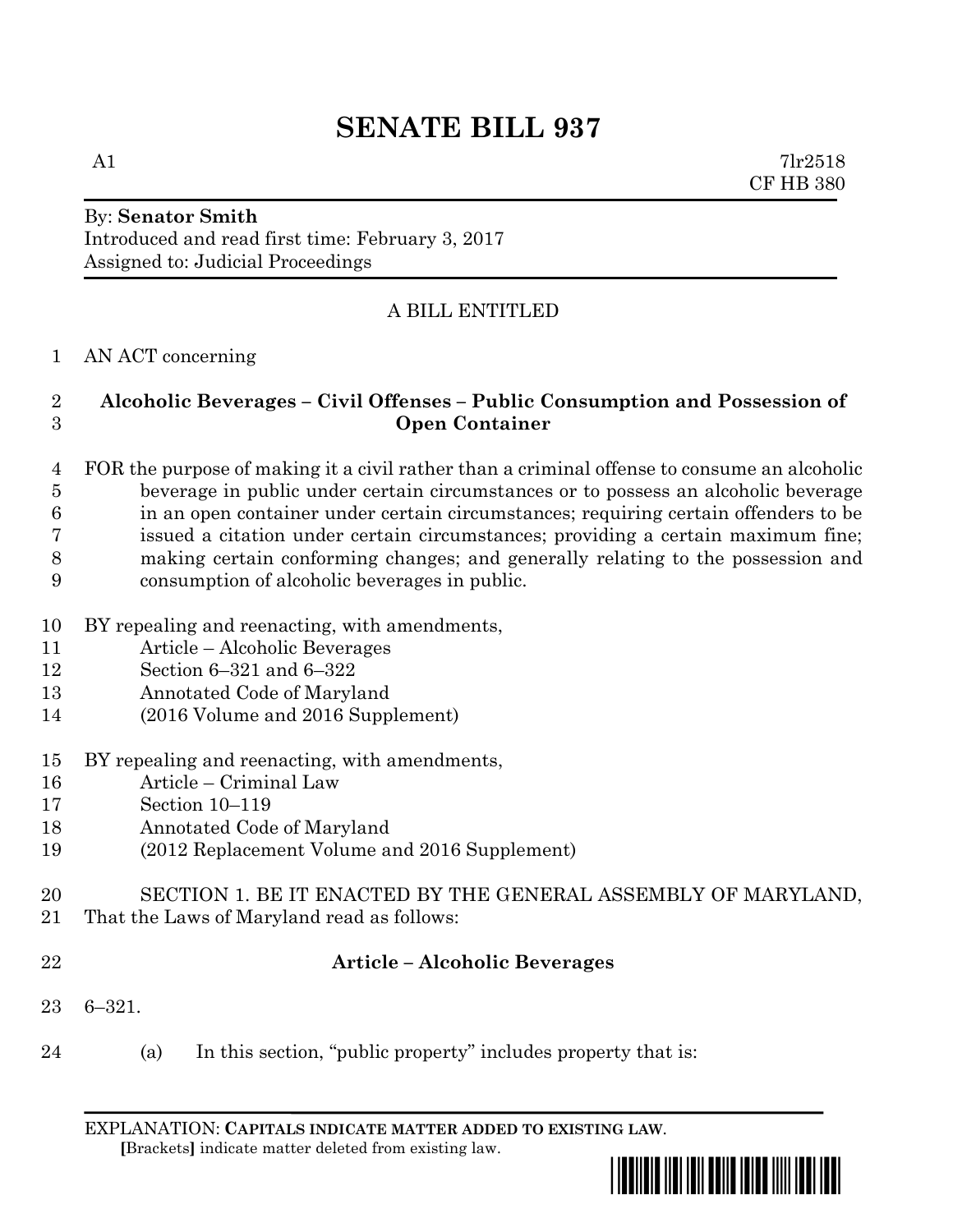|                        | <b>SENATE BILL 937</b><br>$\overline{2}$ |       |                                                                                                                                                                     |  |  |  |
|------------------------|------------------------------------------|-------|---------------------------------------------------------------------------------------------------------------------------------------------------------------------|--|--|--|
| 1                      | (1)                                      |       | a structure, road, parking area, or grounds; and                                                                                                                    |  |  |  |
| $\overline{2}$         | (2)                                      |       | located on land owned, leased, or operated by:                                                                                                                      |  |  |  |
| $\boldsymbol{3}$       |                                          | (i)   | the State;                                                                                                                                                          |  |  |  |
| 4                      |                                          | (ii)  | a county;                                                                                                                                                           |  |  |  |
| 5                      |                                          | (iii) | a municipality;                                                                                                                                                     |  |  |  |
| 6                      |                                          | (iv)  | the Washington Suburban Sanitary Commission;                                                                                                                        |  |  |  |
| 7                      |                                          | (v)   | the Maryland–National Capital Park and Planning Commission;                                                                                                         |  |  |  |
| 8                      |                                          | (vi)  | the Montgomery County Revenue Authority; or                                                                                                                         |  |  |  |
| 9                      |                                          | (vii) | the Washington Metropolitan Area Transit Authority.                                                                                                                 |  |  |  |
| 10<br>11               | (b)<br>(1)                               |       | Except as provided in paragraphs $(2)$ and $(3)$ of this subsection, an<br>individual may not consume an alcoholic beverage:                                        |  |  |  |
| 12                     |                                          | (i)   | on public property;                                                                                                                                                 |  |  |  |
| 13<br>14               | shopping center;                         | (ii)  | on the mall, adjacent parking area, or other outside area of a                                                                                                      |  |  |  |
| 15<br>16               | retail establishment; and                | (iii) | on an adjacent parking area or other outside area of any other                                                                                                      |  |  |  |
| 17<br>18               | (ii), or (iii) of this paragraph.        | (iv)  | in a parked vehicle located in an area described under item (i),                                                                                                    |  |  |  |
| 19                     | (2)                                      |       | An individual may consume an alcoholic beverage on:                                                                                                                 |  |  |  |
| 20<br>21               | authority over the property; or          | (i)   | public property if authorized by the governmental entity that has                                                                                                   |  |  |  |
| 22<br>23               |                                          | (ii)  | private property described under paragraph (1)(ii) through (iv) of<br>this subsection if authorized by the owner of the property.                                   |  |  |  |
| 24<br>$25\,$<br>$26\,$ | (3)<br>apply to passengers:              |       | If the owner or operator of a motor home or chartered bus has consented<br>to the consumption of the alcoholic beverages, paragraph (1) of this subsection does not |  |  |  |
| $27\,$<br>28           | central heating; or                      | (i)   | in the living quarters of a motor home equipped with a toilet and                                                                                                   |  |  |  |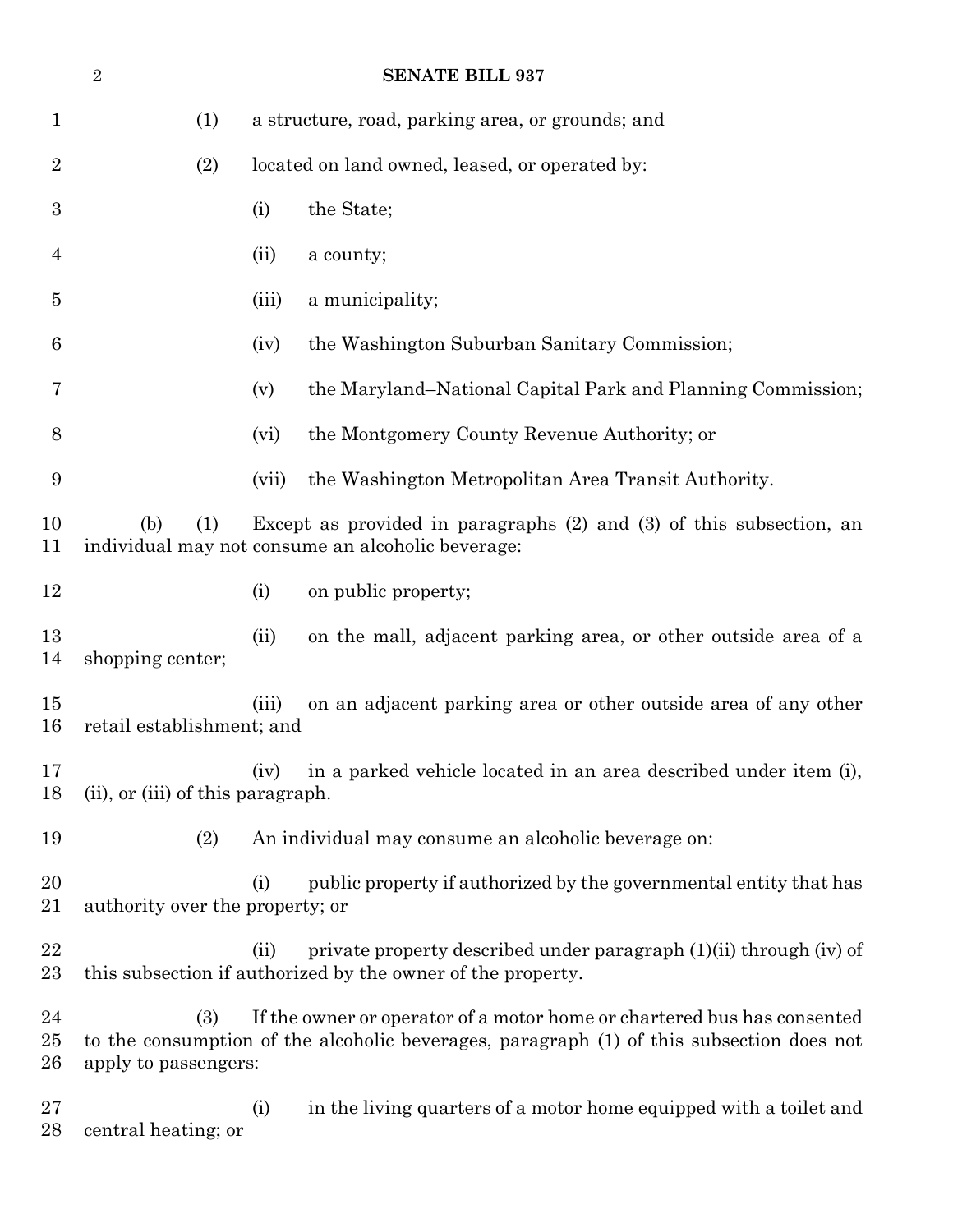## **SENATE BILL 937** 3

| $\mathbf{1}$          | of a chartered bus in transit.<br>(ii)                                                                                                                                                                                    |  |  |  |  |
|-----------------------|---------------------------------------------------------------------------------------------------------------------------------------------------------------------------------------------------------------------------|--|--|--|--|
| $\boldsymbol{2}$<br>3 | (1)<br>A VIOLATION OF THIS SECTION IS A CODE VIOLATION AND A CIVIL<br>$\left( \mathrm{c}\right)$<br>OFFENSE.                                                                                                              |  |  |  |  |
| 4<br>5                | (2)<br>A person who violates this section [is guilty of a misdemeanor and on<br>conviction is subject to a fine not exceeding \$100.                                                                                      |  |  |  |  |
| 6<br>7                | SHALL BE ISSUED A CITATION UNDER $\S$ 10-119 OF THE<br>(I)<br>CRIMINAL LAW ARTICLE; AND                                                                                                                                   |  |  |  |  |
| 8                     | (II)<br>IS SUBJECT TO A FINE NOT EXCEEDING \$100.                                                                                                                                                                         |  |  |  |  |
| 9                     | $6 - 322.$                                                                                                                                                                                                                |  |  |  |  |
| 10<br>11              | Except as provided in paragraph (2) of this subsection, an individual<br>(1)<br>(a)<br>may not possess an alcoholic beverage in an open container while:                                                                  |  |  |  |  |
| 12<br>13              | on the mall, adjacent parking area, or other outside area of a<br>(i)<br>shopping center;                                                                                                                                 |  |  |  |  |
| 14<br>15              | on an adjacent parking area or other outside area of any other<br>(ii)<br>retail establishment; or                                                                                                                        |  |  |  |  |
| 16<br>17              | in a parked vehicle located in an area described under item (i) or<br>(iii)<br>(ii) of this paragraph.                                                                                                                    |  |  |  |  |
| 18<br>19<br>20        | An individual may possess an alcoholic beverage in an open container<br>(2)<br>on private property described under paragraph (1) of this subsection if the individual is<br>authorized by the owner of the establishment. |  |  |  |  |
| 21<br>22              | (1)<br>A VIOLATION OF THIS SECTION IS A CODE VIOLATION AND A CIVIL<br>(b)<br>OFFENSE.                                                                                                                                     |  |  |  |  |
| 23<br>24              | (2)<br>A person who violates this section [is guilty of a misdemeanor and on<br>conviction is subject to a fine not exceeding \$100.                                                                                      |  |  |  |  |
| 25<br>26              | SHALL BE ISSUED A CITATION UNDER § 10-119 OF THE<br>(I)<br>CRIMINAL LAW ARTICLE; AND                                                                                                                                      |  |  |  |  |
| 27                    | (II)<br>IS SUBJECT TO A FINE NOT EXCEEDING \$100.                                                                                                                                                                         |  |  |  |  |
| 28                    | Article - Criminal Law                                                                                                                                                                                                    |  |  |  |  |
| 29                    | $10 - 119.$                                                                                                                                                                                                               |  |  |  |  |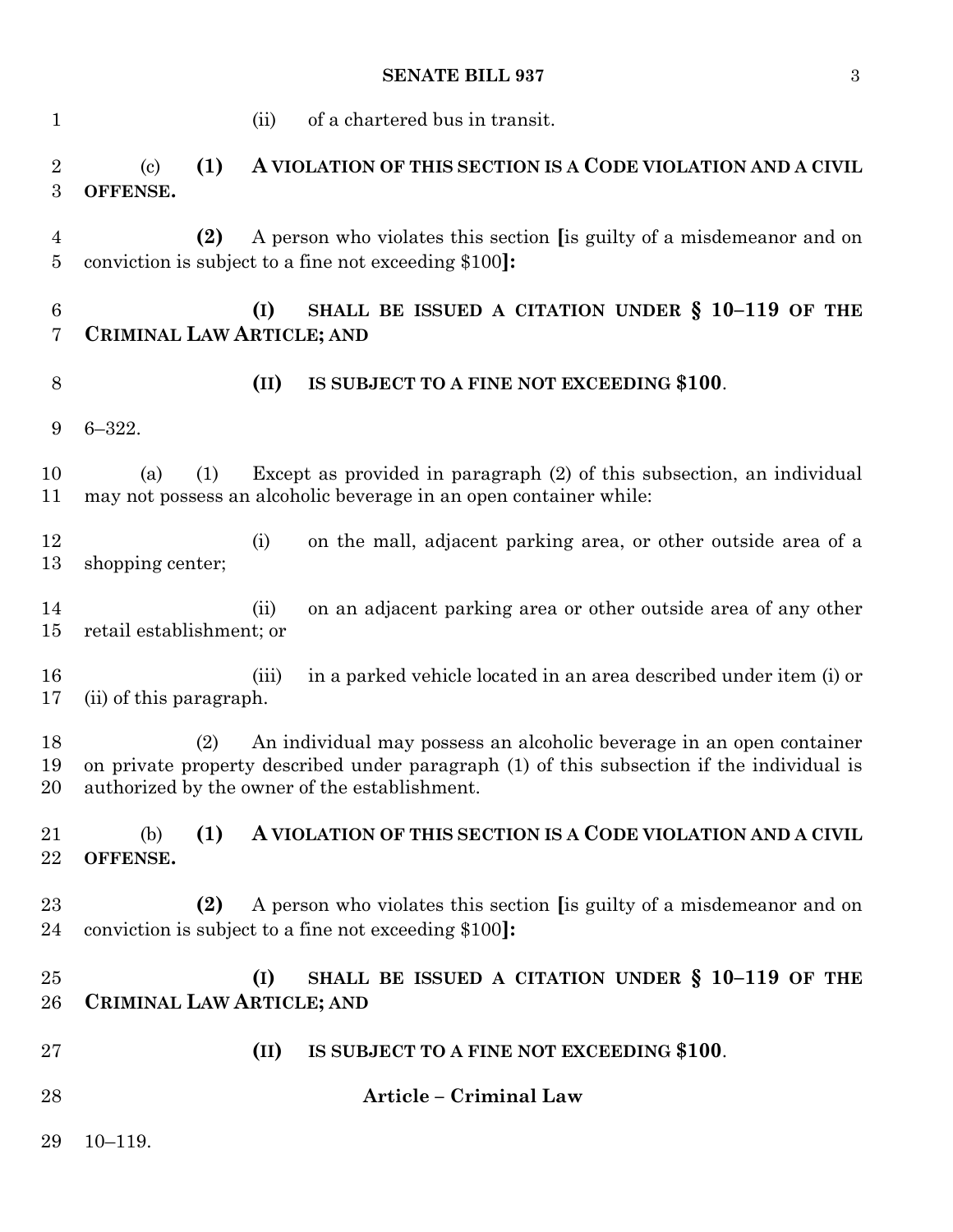(a) (1) A person **[**who violates §§ 10–113 through 10–115 or § 10–118 of this part**]** shall be issued a citation under this section **IF THE PERSON VIOLATES: (I) §§ 10–113 THROUGH 10–115 OR § 10–118 OF THIS PART; OR (II) § 6–321 OR § 6–322 OF THE ALCOHOLIC BEVERAGES ARTICLE**. 6 (2) A minor who violates  $\S 10-116$  or  $\S 10-117(a)$  of this part shall be issued a citation under this section. 8 (b) (1) A citation for a violation of  $\S$  10–113 through 10–115 or a violation of § 10–118 of this part **OR § 6–321 OR § 6–322 OF THE ALCOHOLIC BEVERAGES ARTICLE** may be issued by: 11 (i) a police officer authorized to make arrests; (ii) in State forestry reservations, State parks, historic monuments, and recreation areas, a forest or park warden under § 5–206(a) or (b) of the Natural Resources Article; and (iii) subject to paragraphs (2) and (3) of this subsection, in Anne Arundel County, Frederick County, Harford County, Kent County, Montgomery County, Prince George's County, and Talbot County, and only in the inspector's jurisdiction, an alcoholic beverages inspector who investigates license violations under the Alcoholic Beverages Article. (2) In Anne Arundel County, Frederick County, Harford County, Kent County, Montgomery County, Prince George's County, and Talbot County, the inspector shall successfully complete an appropriate program of training in the proper use of arrest authority and pertinent police procedures as required by the board of license commissioners. (3) In Anne Arundel County, Harford County, Kent County, Montgomery County, Prince George's County, and Talbot County, the inspector may not carry a firearm in the performance of the inspector's duties. (c) A person authorized under this section to issue a citation shall issue it if the person has probable cause to believe that the person charged is committing or has committed a Code violation. (d) (1) Subject to paragraph (2) of this subsection, the form of citation issued to an adult shall be as prescribed by the District Court and shall be uniform throughout

the State.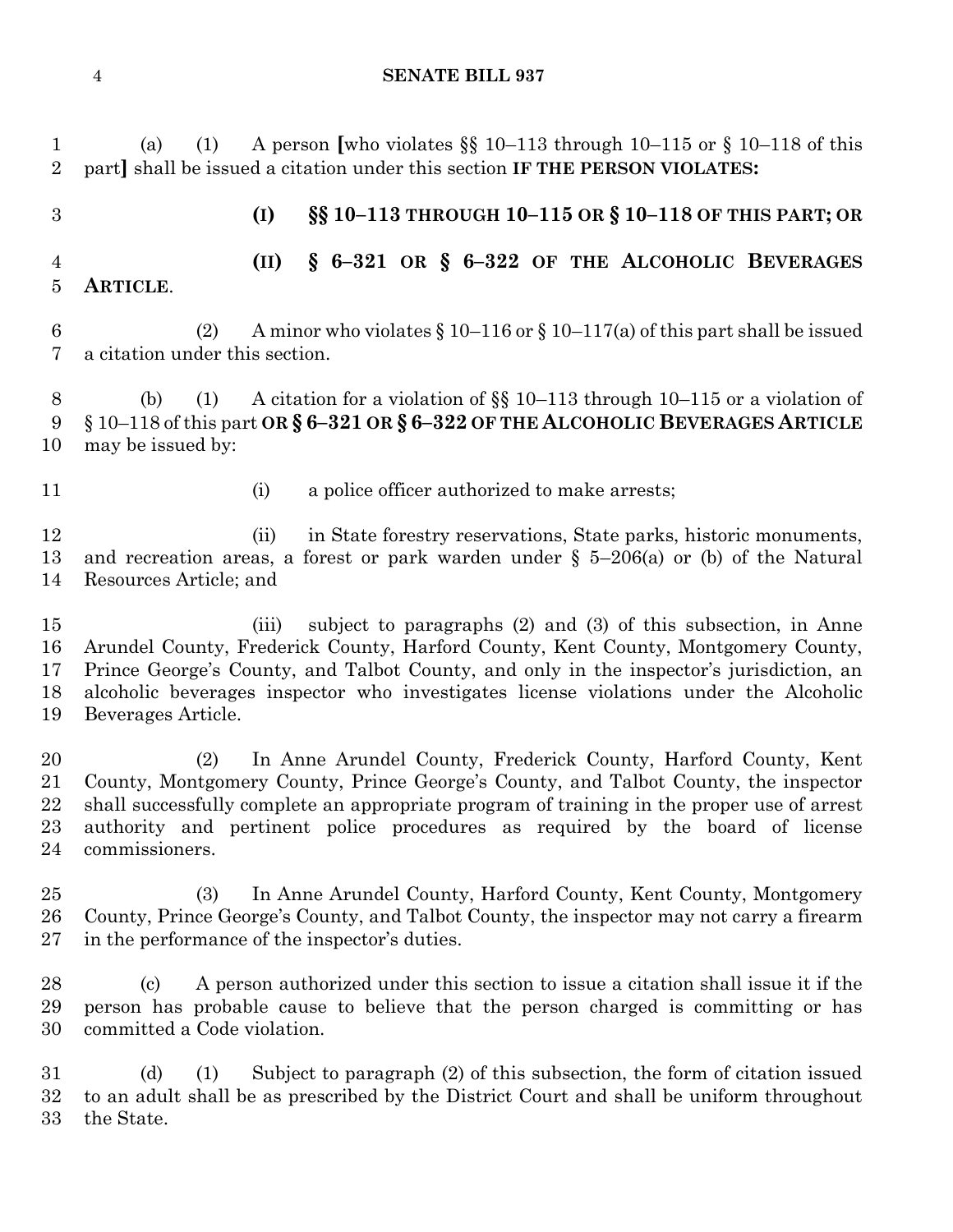## **SENATE BILL 937** 5

| 1                | (2)                                                                                                                                                                                                                                  |        | The citation issued to an adult shall contain:                                                                                                                                                                                             |  |  |  |
|------------------|--------------------------------------------------------------------------------------------------------------------------------------------------------------------------------------------------------------------------------------|--------|--------------------------------------------------------------------------------------------------------------------------------------------------------------------------------------------------------------------------------------------|--|--|--|
| $\boldsymbol{2}$ |                                                                                                                                                                                                                                      | (i)    | the name and address of the person charged;                                                                                                                                                                                                |  |  |  |
| 3                |                                                                                                                                                                                                                                      | (ii)   | the statute allegedly violated;                                                                                                                                                                                                            |  |  |  |
| $\overline{4}$   |                                                                                                                                                                                                                                      | (iii)  | the location, date, and time that the violation occurred;                                                                                                                                                                                  |  |  |  |
| $\overline{5}$   |                                                                                                                                                                                                                                      | (iv)   | the fine that may be imposed;                                                                                                                                                                                                              |  |  |  |
| 6                |                                                                                                                                                                                                                                      | (v)    | a notice stating that prepayment of the fine is not allowed;                                                                                                                                                                               |  |  |  |
| 7<br>8           | charged a summons to appear for trial;                                                                                                                                                                                               | (vi)   | a notice that the District Court shall promptly send the person                                                                                                                                                                            |  |  |  |
| 9                |                                                                                                                                                                                                                                      | (vii)  | the signature of the person issuing the citation; and                                                                                                                                                                                      |  |  |  |
| 10               |                                                                                                                                                                                                                                      | (viii) | a space for the person charged to sign the citation.                                                                                                                                                                                       |  |  |  |
| 11               | The form of citation issued to a minor shall:<br>(3)                                                                                                                                                                                 |        |                                                                                                                                                                                                                                            |  |  |  |
| 12               |                                                                                                                                                                                                                                      | (i)    | be prescribed by the State Court Administrator;                                                                                                                                                                                            |  |  |  |
| 13               |                                                                                                                                                                                                                                      | (ii)   | be uniform throughout the State; and                                                                                                                                                                                                       |  |  |  |
| 14<br>15         | Article.                                                                                                                                                                                                                             | (iii)  | contain the information listed in $\S$ 3-8A-33(b) of the Courts                                                                                                                                                                            |  |  |  |
| 16<br>17<br>18   | Except for a citation subject to the jurisdiction of a circuit court, the<br>(1)<br>(e)<br>is suing jurisdiction shall forward a copy of the citation and a request for trial to the District<br>Court in the district having venue. |        |                                                                                                                                                                                                                                            |  |  |  |
| 19<br>20         | (2)<br>summon the defendant to appear.                                                                                                                                                                                               | (i)    | The District Court shall promptly schedule the case for trial and                                                                                                                                                                          |  |  |  |
| 21<br>22         | contempt of court.                                                                                                                                                                                                                   | (ii)   | Willful failure of the defendant to respond to the summons is                                                                                                                                                                              |  |  |  |
| 23<br>24<br>25   | (f)<br>(1)                                                                                                                                                                                                                           |        | For purposes of this section, a violation of $\S$ 10–113 through 10–115 or<br>a violation of $\S$ 10-118 of this part OR $\S$ 6-321 OR $\S$ 6-322 OF THE ALCOHOLIC<br><b>BEVERAGES ARTICLE</b> is a Code violation and is a civil offense. |  |  |  |
| 26<br>27         | (2)                                                                                                                                                                                                                                  |        | A person charged who is under the age of 18 years shall be subject to<br>the procedures and dispositions provided in Title 3, Subtitle 8A of the Courts Article.                                                                           |  |  |  |
| 28<br>29         | (3)<br>provisions of this section.                                                                                                                                                                                                   |        | A person charged who is at least 18 years old shall be subject to the                                                                                                                                                                      |  |  |  |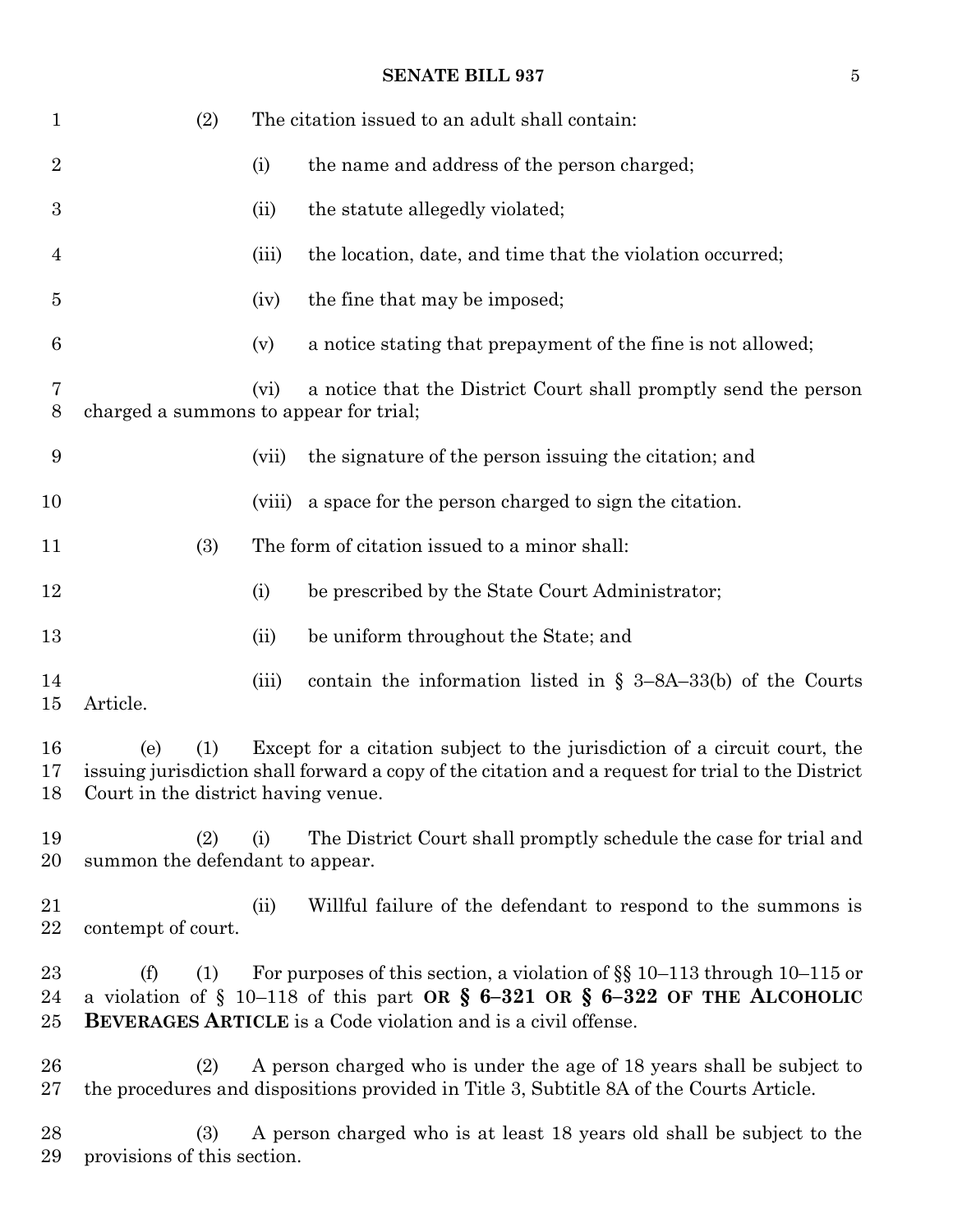(4) Adjudication of a Code violation is not a criminal conviction for any purpose, and it does not impose any of the civil disabilities ordinarily imposed by a criminal conviction.

(g) In any proceeding for a Code violation:

 (1) the State has the burden to prove the guilt of the defendant to the same extent as is required by law in the trial of criminal causes, and in any such proceeding, the court shall apply the evidentiary standards as prescribed by law or rule for the trial of criminal causes;

 (2) the court shall ensure that the defendant has received a copy of the charges against the defendant and that the defendant understands those charges;

 (3) the defendant is entitled to cross–examine all witnesses who appear against the defendant, to produce evidence or witnesses on behalf of the defendant, or to testify on the defendant's own behalf, if the defendant chooses to do so;

 (4) the defendant is entitled to be represented by counsel of the defendant's choice and at the expense of the defendant;

 (5) the defendant may enter a plea of guilty or not guilty, and the verdict of the court in the case shall be:

- 18 (i) guilty of a Code violation; or
- 19 (ii) not guilty of a Code violation; and

 (6) before rendering judgment, the court may place the defendant on probation in the same manner and to the same extent as is allowed by law in the trial of a criminal case.

 (h) **(1) THIS SUBSECTION DOES NOT APPLY TO A PERSON WHO COMMITS A CODE VIOLATION UNDER § 6–321 OR § 6–322 OF THE ALCOHOLIC BEVERAGES ARTICLE.**

 **[**(1)**] (2)** Except as provided in paragraph **[**(2)**](3)** of this subsection, if the District Court finds that a person has committed a Code violation, the court shall require the person to pay:

- 
- (i) a fine not exceeding \$500; or

 (ii) if the violation is a subsequent violation, a fine not exceeding \$1,000.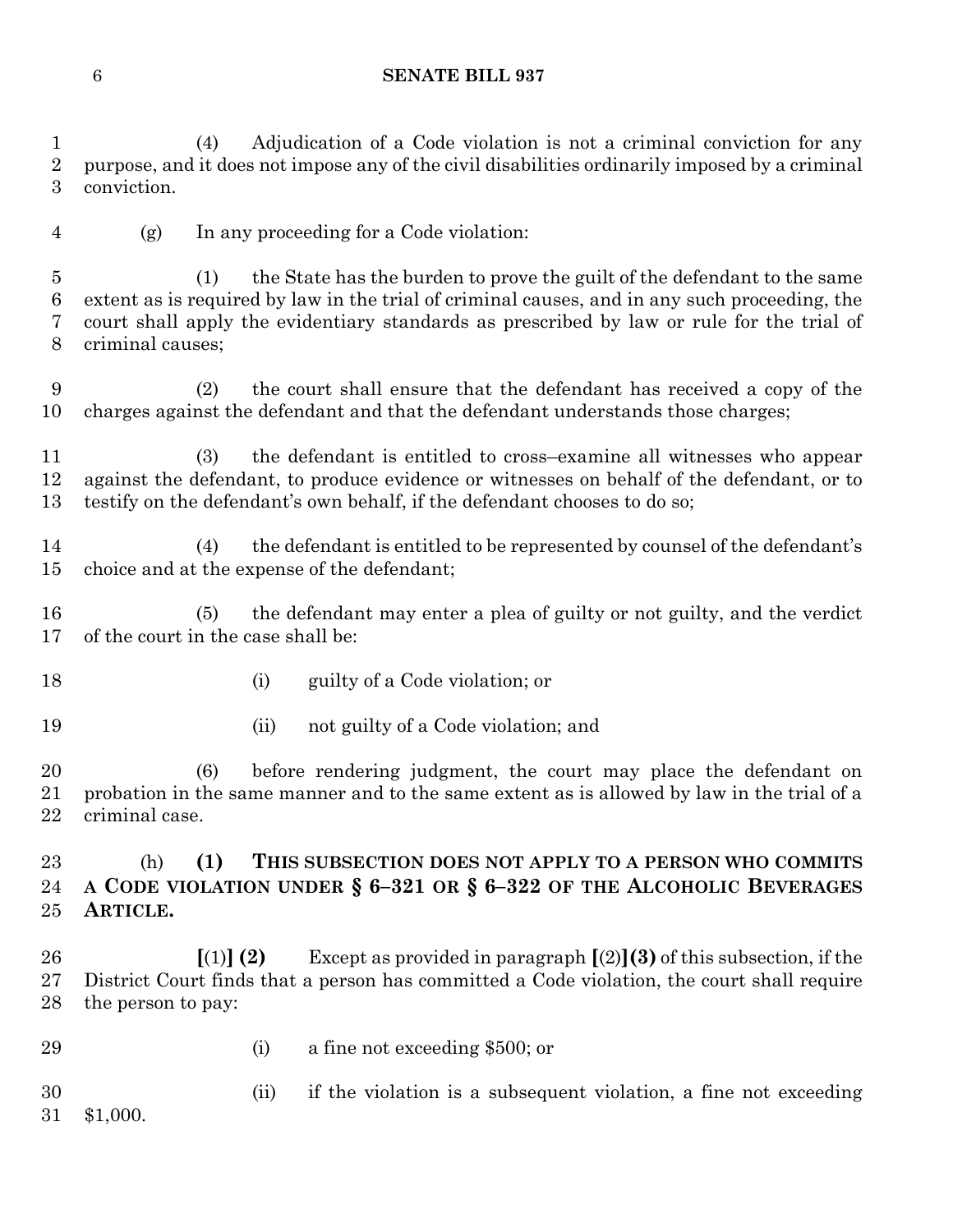## **SENATE BILL 937** 7

| $\mathbf{1}$<br>$\sqrt{2}$ | $(2)$ (3)<br>If the District Court finds that a person has committed a Code<br>violation under $\S 10-117$ of this subtitle, the court shall require the person to pay:                                                                                              |  |  |  |  |  |
|----------------------------|----------------------------------------------------------------------------------------------------------------------------------------------------------------------------------------------------------------------------------------------------------------------|--|--|--|--|--|
| $\boldsymbol{3}$           | a fine not exceeding $$2,500$ ; or<br>(i)                                                                                                                                                                                                                            |  |  |  |  |  |
| $\overline{4}$<br>$\bf 5$  | if the violation is a subsequent violation, a fine not exceeding<br>(ii)<br>\$5,000.                                                                                                                                                                                 |  |  |  |  |  |
| $\,6\,$<br>7               | $(3)$ (4)<br>The Chief Judge of the District Court may not establish a<br>schedule for the prepayment of fines for a Code violation under this part.                                                                                                                 |  |  |  |  |  |
| $8\,$<br>9                 | When a defendant has been found guilty of a Code violation and a fine has<br>(i)<br>been imposed by the court:                                                                                                                                                       |  |  |  |  |  |
| 10<br>11                   | the court may direct that the payment of the fine be suspended or<br>(1)<br>deferred under conditions that the court may establish; and                                                                                                                              |  |  |  |  |  |
| 12<br>13<br>14             | if the defendant willfully fails to pay the fine imposed by the court, that<br>(2)<br>willful failure may be treated as a criminal contempt of court, for which the defendant may<br>be punished by the court as provided by law.                                    |  |  |  |  |  |
| 15<br>16                   | The defendant is liable for the costs of the proceedings in the District<br>(i)<br>(1)<br>Court and for payment to the Criminal Injuries Compensation Fund.                                                                                                          |  |  |  |  |  |
| 17<br>18                   | The court costs in a Code violation case in which costs are imposed are<br>(2)<br>\$5.                                                                                                                                                                               |  |  |  |  |  |
| 19<br>20                   | In this subsection, "driver's license" means a license or permit to drive<br>(k)<br>(1)<br>a motor vehicle that is issued under the laws of this State or any other jurisdiction.                                                                                    |  |  |  |  |  |
| 21                         | (2)<br>This subsection applies only to:                                                                                                                                                                                                                              |  |  |  |  |  |
| 22                         | a person who is at least 18 but under 21 years of age; or<br>(i)                                                                                                                                                                                                     |  |  |  |  |  |
| 23                         | a minor if the minor is subject to the jurisdiction of the court.<br>(ii)                                                                                                                                                                                            |  |  |  |  |  |
| 24<br>25<br>26             | If a person is found guilty of a Code violation under $\S$ 10–113 of this<br>(3)<br>part that involved the use of a driver's license or a document purporting to be a driver's<br>license, the court shall notify the Motor Vehicle Administration of the violation. |  |  |  |  |  |
| 27<br>28<br>29             | The Chief Judge of the District Court, in conjunction with the Motor<br>(4)<br>Vehicle Administrator, shall establish uniform procedures for reporting Code violations<br>described in this subsection.                                                              |  |  |  |  |  |
| 30<br>31<br>32             | A defendant who has been found guilty of a Code violation has the right<br>(1)<br>(1)<br>to appeal or to file a motion for a new trial or a motion for a revision of a judgment provided<br>by law in the trial of a criminal case.                                  |  |  |  |  |  |